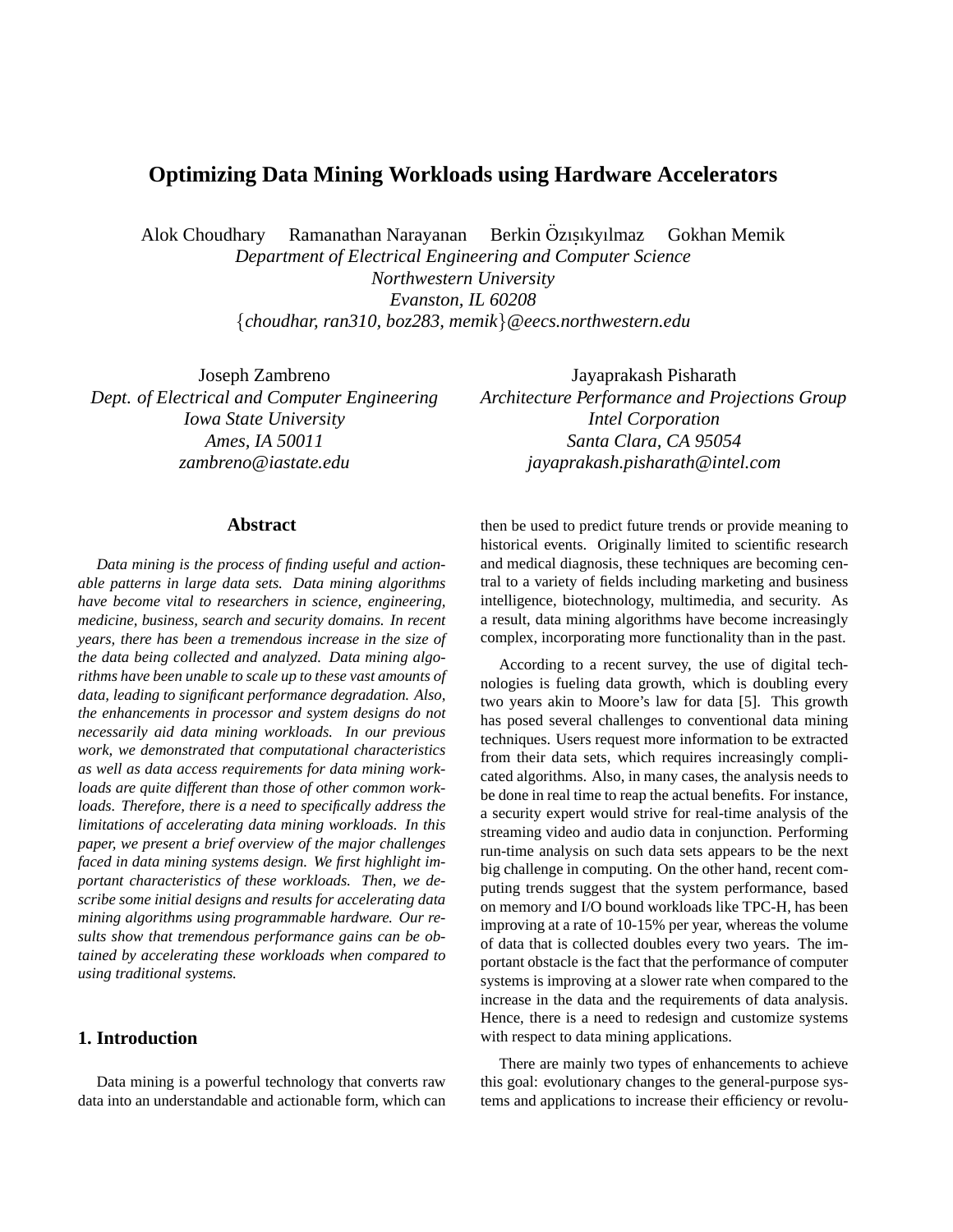| <b>Application</b> | Top 3 Kernels $(\% )$ |                     |                      | Sum[%] |
|--------------------|-----------------------|---------------------|----------------------|--------|
|                    | Kernel $1$ $(\%)$     | Kernel $2$ $%$ )    | Kernel $3$ $(\%)$    |        |
| k-Means            | distance (68%)        | clustering $(21%)$  | minDist(10%)         | 99     |
| Fuzzy k-Means      | clustering (58%)      | distance $(39%)$    | fuzzySum $(1%)$      | 98     |
| <b>BIRCH</b>       | distance $(54%)$      | variance (22%)      | redistribution (10%) | 86     |
| HOP                | density $(39%)$       | search $(30\%)$     | gather $(23%)$       | 92     |
| Naive Bayesian     | probCal(49%)          | varience (38%)      | dataRead(10%)        | 97     |
| ScalParC           | classify $(37%)$      | giniCalc (36%)      | compare (24%)        | 97     |
| Apriori            | subset $(58%)$        | dataRead $(14%)$    | increment $(8\%)$    | 80     |
| Utility            | dataRead $(46%)$      | subsequence (29%)   | Main (23%)           | 98     |
| SNP                | compScore (68%)       | updateScore (20%)   | familyScore (2%)     | 90     |
| GeneNet            | condProb $(55%)$      | updateScore (31%)   | familyScore (9%)     | 95     |
| SEMPHY             | bestBrnchLen (59%)    | expectation (39%)   | $lenOpt(1\%)$        | 99     |
| Rsearch            | covariance (90%)      | histogram $(6\%)$   | dbRead(3%)           | 99     |
| SVM-RFE            | quotMatrx (57%)       | quadGrad (38%)      | quotUpdate $(2%)$    | 97     |
| PLSA               | pathGridAssgn (51%)   | fillGridCache (34%) | backPathFind (14%)   | 99     |

**Table 1. Top three kernels of applications in MineBench and their contribution to the total execution time**

tionary architectures/hardware designs targeting data mining. Either of these research directions require an understanding of the data mining applications. In our previous work, we have established a benchmarking suite of applications that we call MineBench, which incorporates algorithms commonly found in data mining [12]. We have analyzed the architectural properties of these applications to investigate the performance bottlenecks associated with them. Our studies show that data mining applications have a unique mix of high data rates combined together with high computation power requirements. We have observed that data mining applications regularly oscillate between computation-intensive and data-intensive phases. Our detailed study suggests that current processors and architectural optimizations need to be enhanced further in order to handle such unique data-intensive applications [8, 10, 14]. The gap between the expected performance for data mining applications and the delivered performance of processor architectures can be shortened if current computer architectures are optimized or redesigned to accommodate data mining applications.

Hardware acceleration of data mining algorithms is an attractive method to cope with the increase in execution times and can enable algorithms to scale with increasingly large and complex data sets. In this paper we describe a generic data mining system architecture which can be customized for specific applications. We also present designs and results for accelerating two sample applications using programmable hardware.

The remainder of this paper is organized as follows. In the following section we provide a brief overview of the related work in this area. In Section 3, we discuss a generic methodology for hardware acceleration of data mining algorithms. Section 4 presents our designs, implementations, and results for hardware acceleration of sample applications. Finally, the paper is concluded in Section 5 with a look towards some planned future efforts.

## **2. Related Work**

There has been prior research on hardware implementations of data mining algorithms. In [4] and [13], k-Means clustering is implemented using reconfigurable hardware. Baker and Prasanna [2] use FPGAs to implement and accelerate the Apriori [1] algorithm, a popular association rule mining technique. They develop a scalable systolic array architecture to efficiently carry out the set operations, and use a 'systolic injection' method for efficiently reporting unpredicted results to a controller. In [3], the same authors use a bitmapped CAM architecture implementation on an FPGA platform to achieve significant speedups over software implementations of the Apriori algorithm. Compared to our designs, these implementations target different classes of data mining algorithms.

# **3. Generic Architecture for Data Mining Systems**

In our previous work [14], we have observed that data mining applications stream in data at a high rate. However, they are different than pure data streaming applications, and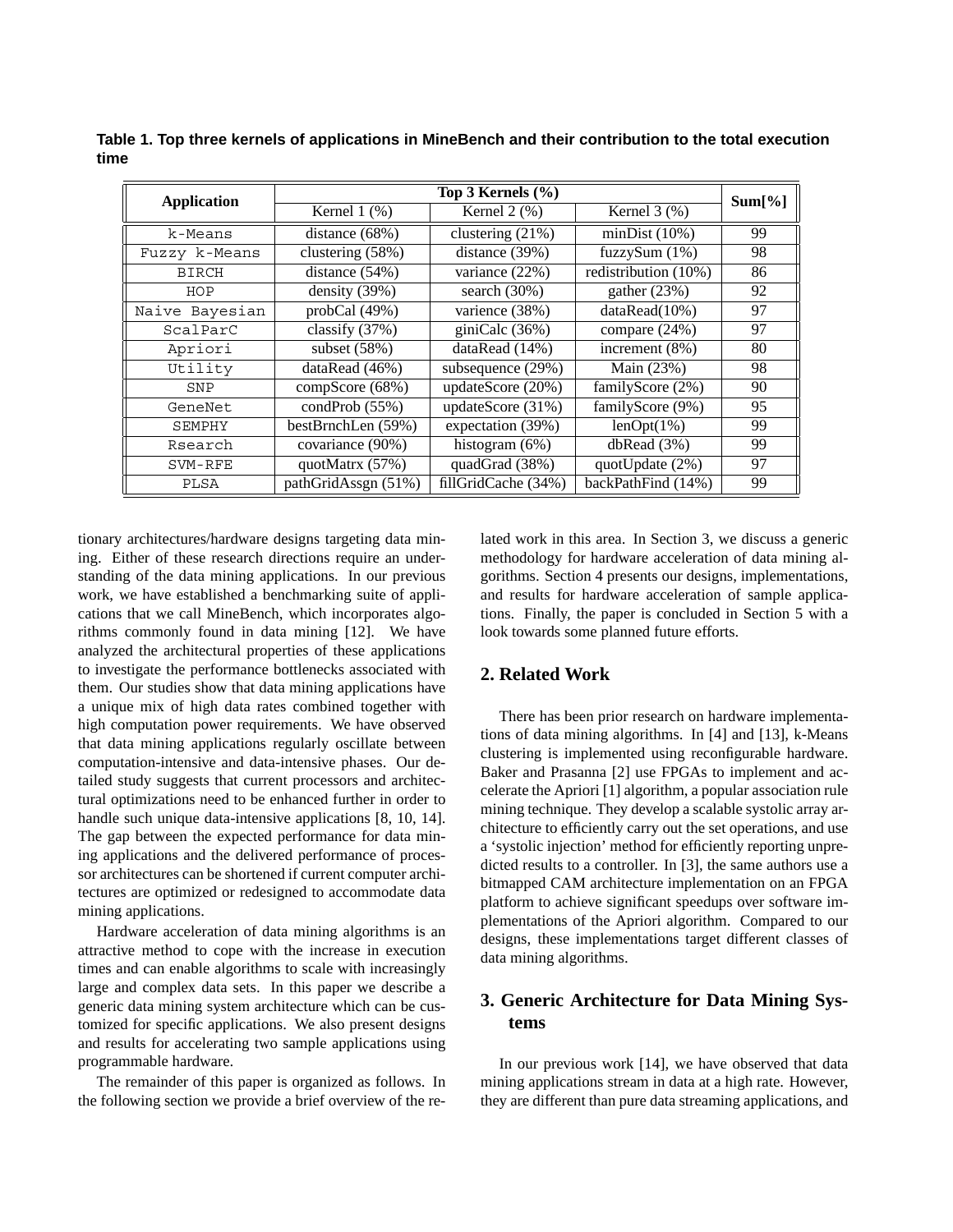



**Figure 1. Data Mining Systems Architecture Figure 2. Design of the Reconfigurable Data Mining Kernel Accelerator**

have phases. These phases contain important calculation steps, i.e., *kernels*. We have extracted the top 3 kernels for the applications in MineBench. The results can be seen in Table 1. For each application, the name of the kernel and the percentage of the system time spent executing the kernel are presented. In general, we see that most applications spend a majority of their time in small concise kernels. Identifying these kernels can lead to an understanding of the problems in the underlying hardware architectural components (i.e. processor, memory hierarchy, and other resources).

The results from our previous work [9] show that data mining applications have hit the performance wall of existing computing systems. In related areas of computing such as networks, graphics and physics processing, researchers have designed highly optimized architectures for their respective applications. Designing customized systems with high-speed data mining engines can help alleviate the performance degradation seen in conventional data mining applications.

In Figure 1, we present our generic design of the proposed data mining system architecture. In this system, we have the reconfigurable data mining accelerator as a coprocessor that communicates with the general purpose processor. In this model, the processor can send the kernel operations to the accelerator (which executes the kernels faster than the processor) and the processor can continue with other non-kernel tasks. In Figure 2, we present details of the accelerator. In this model, when applications are loaded, their specific kernels should be loaded into the reconfigurable logic. Once the logics have been loaded, the execution unit hardly needs to be reprogrammed. This is due to the fact that the kernels remain the same for a given application. Only during an application change, the execution unit needs to be reprogrammed. The kernels for the applications are stored in the configuration memory, and their loading is triggered by the general purpose processor. Once the kernels are identified for each application, the hardware logic can be built and stored into the configuration memory by examining the underlying computations. The key to the efficient execution in this model is the implementation of the kernels. In the following section, we discuss a few examples where we design efficient architectures for these kernels.

# **4. Case Studies**

#### **4.1. K-Means and Fuzzy K-Means**

K-Means is a clustering algorithm that represents a cluster by the mean value of all objects contained in it. Given the user-provided parameter k, the initial k cluster centers are randomly selected from the database. Then, each object is assigned a nearest cluster based on a similarity function. Once the new assignments are completed, new centers are found by finding the mean of all the objects in each cluster. This process is repeated until some convergence criteria is met. In k-Means, the 'distance' kernel is responsible for calculating the Euclidean distance between two points and 'minDist' kernel calculates the minimum of the distances.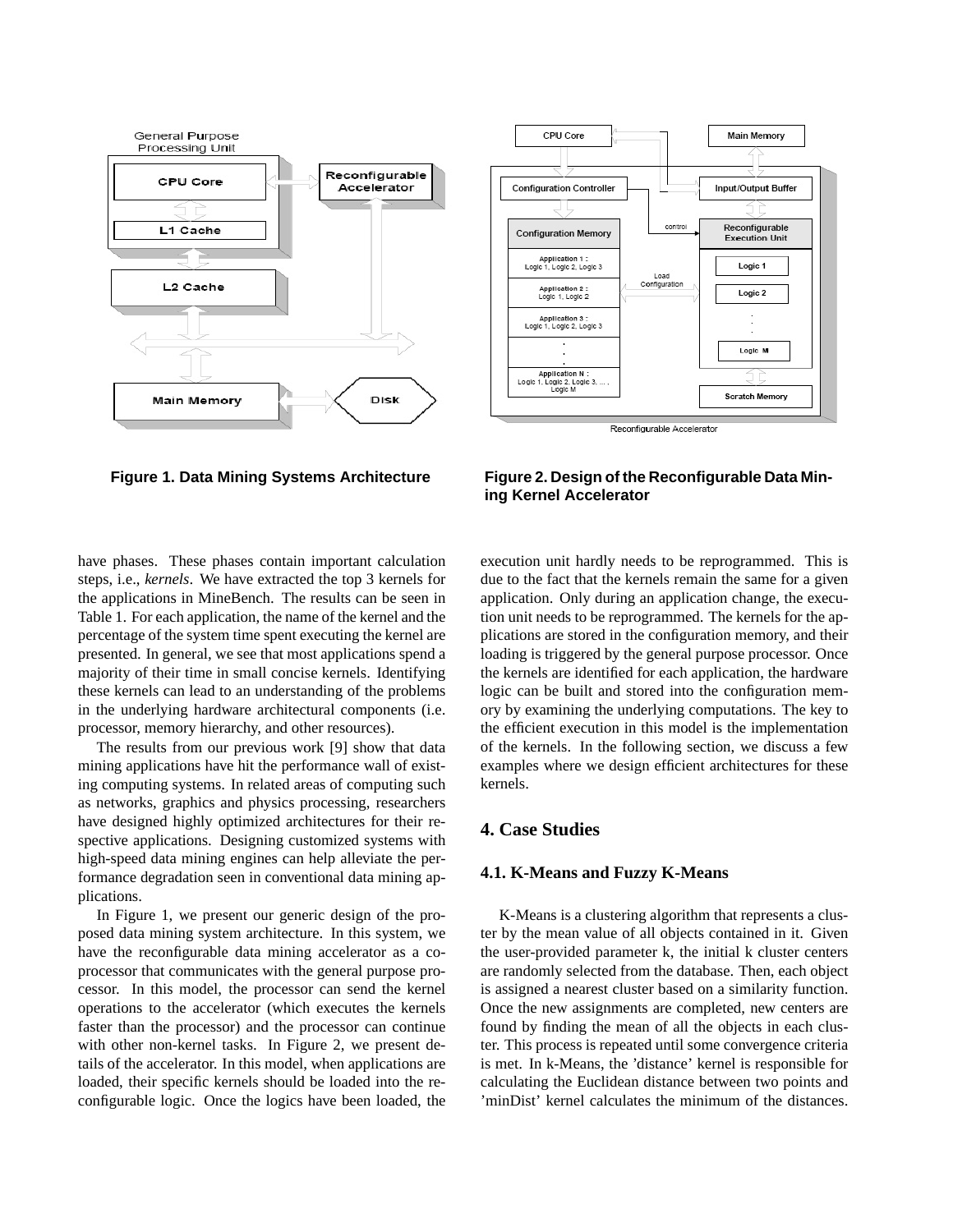The 'clustering' kernel assigns the actual cluster and recalculates the centers (mean of points in a cluster) in each iteration. Fuzzy k-Means is closely related to k-Means, hence the distance calculation appears to be a prominent kernel for this application as well. In this case, the difference is that the clustering kernel is more time consuming than the distance calculation. This is because in fuzzy logic, the computations involved in performing the membership calculation (owing to multiple membership property) are more intense than the actual distance calculation. The 'fuzzySum' kernel is used during the convergence process. Figure 3 and Figure 4 show the hardware logic needed to implement the *distance* and *minimum* calculations respectively. The distance calculation logic, uses a level of N substractors followed by a set of N multipliers. The third level has a depth of log(N) and contains N-1 cumulative adders. The minimum computation involves a combination of multiplexers and comparator logic to compare and send the actual data item to the final level. In these designs the levels are tightly pipelined, allowing the results to be produced every cycle.

In the simulation of these designs, the accelerator has been attached to the overall processor, and we use an architecture-level cycle accurate simulator to measure the execution time. To enable the core processor to offload the kernel computations to the accelerator, markers have been attached in the actual application code. In our results, we have defined a new total cycle metric which contains the cycles spent by the core processor in non-kernel parts of the code including the handoff of computations to the accelerator plus the cycles the accelerator uses to calculate the results. We have tested our design with datasets of various sizes, and we have observed that as data set size increases, the speedups improve. This shows that the pipelined design becomes more effective when data set size increases, and shows that general purpose processors are not able to handle such streaming data efficiently. For k-Means and Fuzzy k-Means, we have seen speedups from 500x to 3600x and 400x to 1600x in the distance calculation kernel, respectively, and 600x to 1600x in minimum kernel in Fuzzy kmeans. In the tests, the number of hardware resources have been varied, and it is clearly seen that application speedups scale well showing the applications exploit all the parallelism available to them. Overall, we have seen 11x to 80x speedup for k-Means and Fuzzy k-Means applications, respectively. The relatively lower speedups for the applications come from the fact that, when kernels are accelerated, the non-kernel parts of the applications become more dominant.

### **4.2. Decision Tree Classification**

An important problem in data mining is Classification, which is the task of assigning objects to one of several predefined categories. A classification problem has an input dataset called the training set, which consists of a number of records, each possessing multiple attributes. Attributes may be categorical or continuous, depending on whether they have a discrete or continuous domain. The *classifying attribute* or *class ID* is a categorical attribute, whose value is known for records in the training dataset. A solution to the classification problem entails developing a model that allows prediction of the *class* of a record when the remaining attributes are known. Among existing solutions, Decision Tree Classification (DTC) is a popular method that yields high accuracy while handling large datasets. Poor scalability with increasingly large and complex data sets, as well as the existence of concise, well defined kernels make DTC a suitable candidate for hardware acceleration.

A decision tree model consists of internal nodes and leaves. Each of the internal nodes has a splitting decision and a splitting attribute associated with it. The leaves have a class label assigned to them. Building a decision tree model from a training dataset involves two phases. In the first phase, a splitting attribute and split index are chosen. The second phase uses this information to distribute records among the child nodes. This process is recursively continued until a stopping criterion is met. At this point, the decision tree can be used to predict the class of an incoming record, whose class ID is unknown. The prediction process is relatively straightforward: the classification process begins at the root, and a path to a leaf is traced by using the splitting decision at each internal node. The class label attached to the leaf is then assigned to the incoming record.

Determining the split attribute and the split index is a critical component of the decision tree induction process. In various optimized implementations of decision tree induction [11, 6], the splitting criteria used is to minimize the Gini index of the split. Previous work has shown that the largest fraction of the execution time of representative implementations is spent in the split determining phase [14]. For example, ScalParC [6], which uses a parallel hashing paradigm to efficiently map record IDs to nodes, spends over 40% of its time in the Gini calculation phase.

In our design of a hardware accelerator for DTC, we have chosen to accelerate the Gini score computation process. The Gini score is a mathematical measure of the inequality of a distribution. Computing the gini value for a particular split index requires computing the frequency of each class in each of the partitions. Therefore a linear search is made for the optimum split value, by evaluating the Gini score for all possible splits. This process is repeated for each attribute, and the optimum split index over all attributes is chosen. The total complexity of this operation is  $O(|R| * |A|)$ , where |*R*| and |*A*| represent the number of records and the number of attributes, respectively. Our architecture for acceleration DTC consists of several computation modules, referred to as 'Gini Units', that per-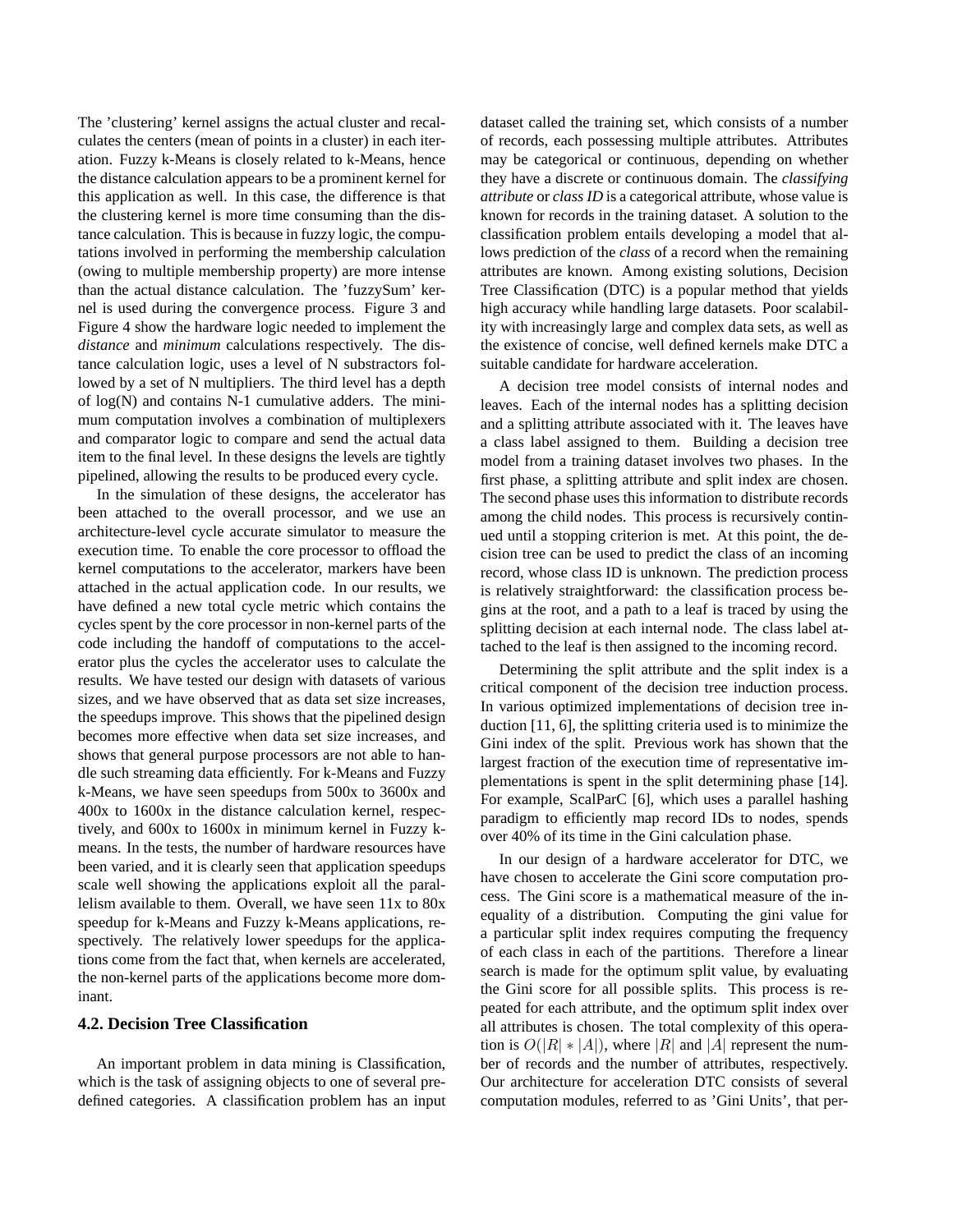



**Figure 3. Distance calculation kernel Figure 4. Minimum computation kernel**

form Gini calculation for a single attribute. The high-level DTC architecture is presented in Figure 5. There is a DTC controller component that interfaces with the software and supplies the appropriate data and signals to the Gini units. The architecture functions as follows: when the software requests a Gini calculation, it supplies the appropriate initialization data to the DTC controller. The DTC controller then initializes the Gini units. The software then transmits the class ID information required to compute the Gini score in a streaming manner to the DTC controller. We apply a number of optimizations to make this hardware design efficient. Commonly, the class ID assumes only 2 values, '0' and '1'. Therefore, in hardware, only a single bit is sufficient to represent the class ID. This allows us to optimize the data transfer process to the Gini units. The class id information is stored in a bitmapped data structure which helps negate the bandwidth overhead generated while transmitting class IDs in the raw form. It is seen that this process of generating bitmaps can be done with very little overhead. Also, from a hardware perspective, we would like to minimize the number of computations and their complexity while calculating the Gini score. An implementation of the hardware in which the Gini score calculation is unaltered will be very complex and inefficient. A key observation is that the absolute value of the Gini score computed is irrelevant to the algorithm. It is only the split value and split attribute that are required. Therefore, we attempt to simplify the Gini computation to require minimal hardware resources, while generating the same value of split position and split attribute generated as earlier. We perform a series of manipulations to the Gini score calculation process itself, described in [7]. These changes dramatically reduce the complexity of an individual Gini unit, thus permitting a large number of attributes to be processed concurrently.

The DTC architecture was implemented on an Xilinx ML310 board [7], and its performance was compared with an optimized software implementation. Our architecture achieves a speedup of 5.58x over the software implementation when 16 gini units were used. The design also shows throughput scalability as the number of Gini units on board increases. We also measured the area occupied and clock frequency of our design. The experimental results strongly suggest that our system is scalable, and it will be possible to achieve higher speedups using larger-capacity FPGAs.

### **5. Conclusion**

Data mining applications constitute a rapidly growing class of processor workloads. As data set sizes exponentially increase, conventional data mining applications are unable to scale up to the computational demands of these inputs. Hardware acceleration of data mining algorithms provides an attractive solution to this problem. In this paper, we propose a generic data mining system architecture using reconfigurable logic. Further, we design and implement hardware accelerators for two sample applications. The results indicate that our designs achieve significant speedups over software-only implementations, in addition to meeting area and bandwidth constraints. The success of these de-